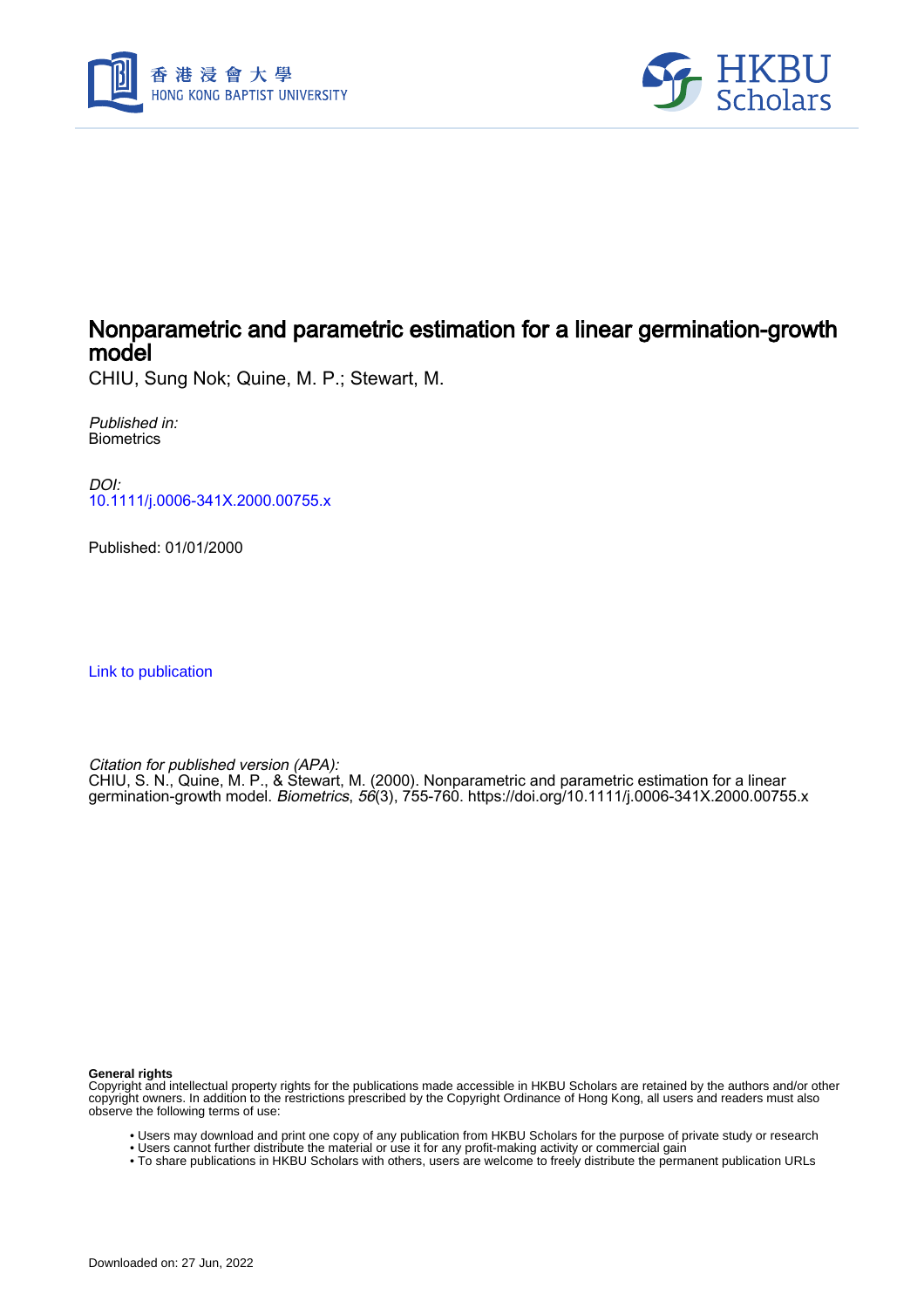# Nonparametric and parametric estimation for <sup>a</sup> linear germination of  $\mathbb{R}^n$  , we have the model of  $\mathbb{R}^n$

S. N. Chiu,<sup>1,\*</sup> M. P. Quine,<sup>2</sup> and M. Stewart<sup>2</sup>

1Department of Mathematics, Hong Kong Baptist University, Kowloon, Hong Kong

2School of Mathematics and Statistics, University of Sydney, N. S. W. 2006, Australia

email: snchiu@math.hkbu.edu.hk

SUMMARY. Seeds are planted on the interval  $[0, L]$  at various locations. Each seed has a location x and a potential germination time  $t \in [0, \infty)$  and it is assumed that the collection of such (x; t) pairs forms a Poisson process in [0; L] - [0; 1) with intensity measure dxd(t). From each seed which germinates an inhibiting region grows bidirectionally at rate 2v. These regions inhibit germination of any seed in the region with a later potential germination time. Thus, seeds only germinate in the uninhibited part of  $[0, L]$ . We want to estimate A on the basis of one or more realisations of the process, the data being the locations and germination times of the germinated seeds. We derive the maximum likelihood estimator of  $v$  and a nonparametric estimator of  $\Lambda$  and describe methods of obtaining parametric estimates from it, illustrating these with reference to gamma densities. Simulation results are described and the methods applied to some neurobiological data. An Appendix outlines the S-PLUS code used.

KEY WORDS: Boolean model; DNA replication; Germination-growth process; Inhibition; Maximum likelihood estimation; Nucleation; Synaptic transmission.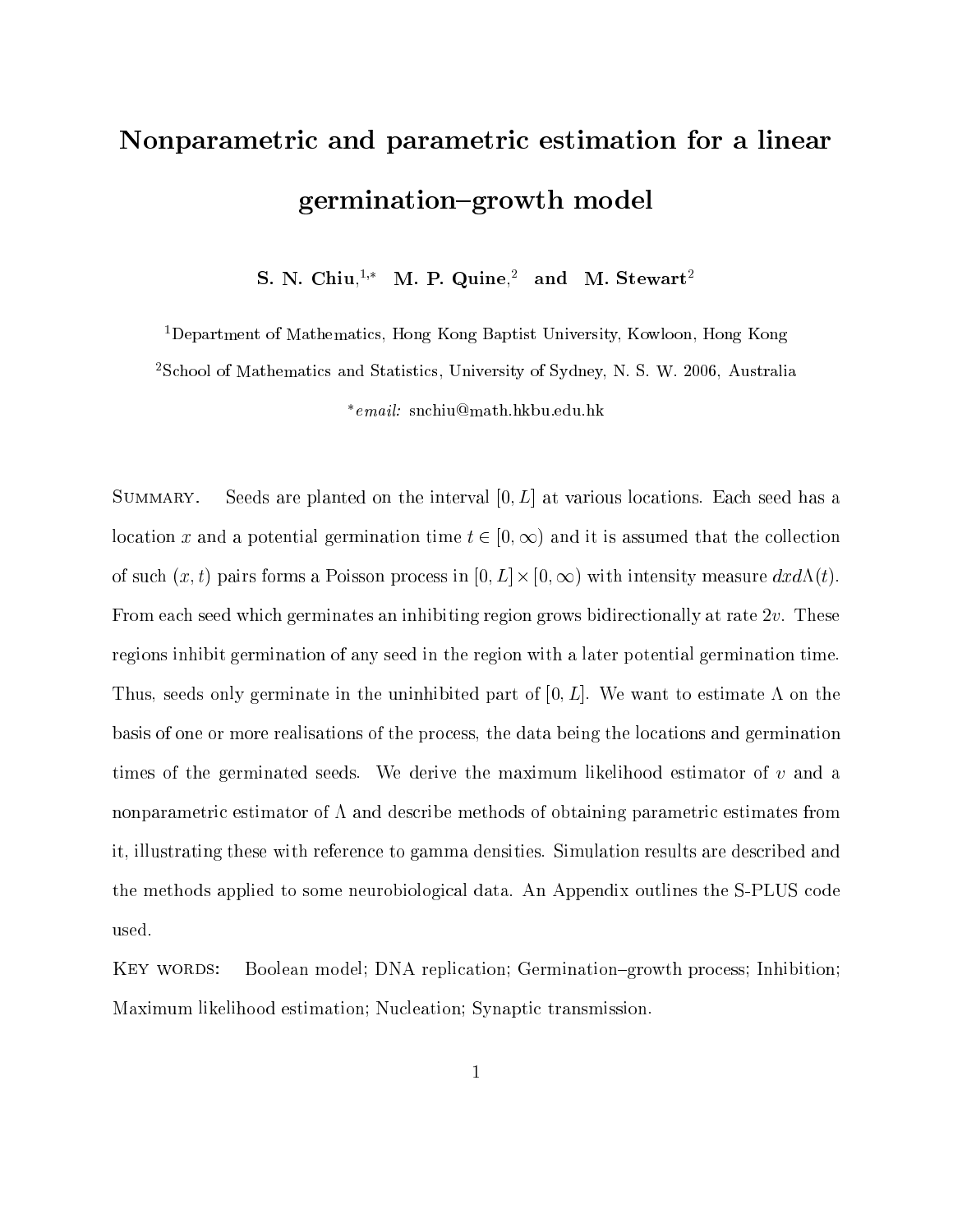#### 1. Introduction

The estimation problem considered in this paper was motivated by applications in different biological contexts. Bennett and Robinson (1990) proposed the following model of autoinhibited release of neurotransmitters at a synapse. The terminal of a neuronal axon at the neuromuscular junction has branches consisting of strands containing many randomly scattered sites. At a synapse an action potential triggers the release of neurotransmitter at these sites. Each quantum released is assumed to cause release of an inhibitory substance which diffuses along the terminal at a constant rate preventing further releases in the inhibited region. Measurements of time and amplitude of release are possible. Vanderbei and Shepp (1988) and Cowan, Chiu and Holst (1995) considered the replication of a DNA molecule in higher animals. The replication commences at specific sites (replication origins) which are randomly scattered along a topologically linear molecule. Each site is recognised, after some random delay time, by an enzyme-complex which then binds to the site. The complex immediately initiates a bidirectional movement along the DNA. Replication takes place at the moving `frontier' and enzyme-complexes continue to bind to sites at unreplicated parts of the molecule. Measurements of time and location of each initiation of replication can be taken by autoradiography. Although the releases of neurotransmitters and the initiations of replication origins are in a sense observable, it is important to know the intensities of all potential releases and potential initiations to have a better understanding of the underlying biological mechanisms.

The two biological processes described above have been modelled by the following stochastic model. Consider a Poisson process  $\sqcup$  -  $\sqcup$  (i)  $\sqcup$  (i),  $\sqcup$  (i),  $\sqcup$ where  $\Lambda(t)=0$  for  $t < 0$ ,  $\Lambda(t) < \infty$  for  $t < \infty$  and  $\Lambda(\infty) > 0$ . Each point of  $\Psi_L$  represents the location and the potential germination time of a seed. Once the seed  $(x_i, t_i)$  is germinated at time  $t_i$ , two bidirectional *moving frontiers* commence at  $x_i$ . Each frontier moves at a con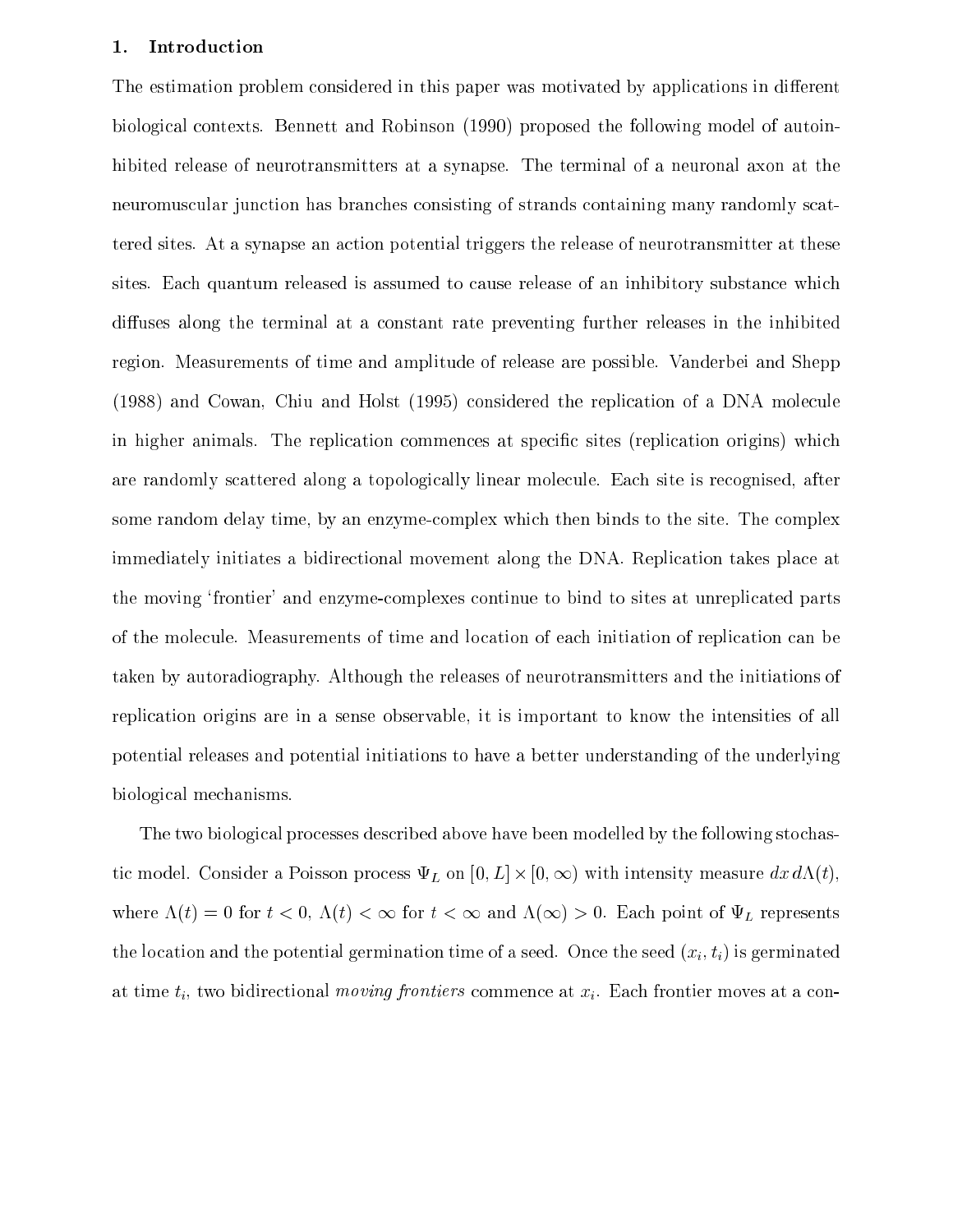stant speed v until it meets an opposing one or it reaches the end of the interval. The region passed over by moving frontiers is inhibited such that germination of any seed in the region with a later potential germination time is not allowed. Seeds continue to germinate on uninhibited parts of  $[0, L]$  until the whole interval is inhibited. The data available are the times and the locations of germinations; neither ungerminated seeds nor inhibited regions are observable. The function is to satisfy that the function  $\mathbf{f}(\mathbf{f})$  that the function  $\mathbf{f}(\mathbf{f})$  that the function  $\mathbf{f}(\mathbf{f})$ <sup>Z</sup> <sup>1</sup>  $\exp\left\{-\int^t 2v(t-u)v\right\}$  $2v(t-u)d\Lambda(u)$   $\Big\{ d\Lambda(t) < \infty.$ This regularity condition ensures that the number of germinated seeds in a bounded interval is almost surely finite. Such a germination-growth process was first suggested and studied by Kolmogorov (1937) to model crystal growth (for details see Chiu, 1995, 1997; Chiu and Quine, 1997; Okabe et al., 2000).

For the neurobiology application described above, Quine and Robinson (1992) discussed the estimation of the speed v and the intensity  $\Lambda$ , assuming that  $\Lambda(t) = \lambda t$  for some positive finite  $\lambda$ , i.e. the underlying Poisson process is homogeneous. The estimation uses only the times of the first germination and of the second germination, if there is one. However, this homogeneous model was oversimplied for the application and shown to be inadequate by data. A more realistic  $\Lambda$  suggested in the literature (e.g. Thomson et al., 1995) is an unnormalised gamma density  $d\Lambda(t) = \{\lambda \gamma^k/\Gamma(k)\} t^{k-1} e^{-\gamma t} dt$ , where  $\lambda$ ,  $\gamma$  and  $k$  are all positive and finite.

For the molecular biology application mentioned, Vanderbei and Shepp (1988) suggested that random sites and times are starting points and times of the DNA molecule replication, which corresponds to  $\Lambda(t) = \lambda t$  for a positive finite constant  $\lambda$ . Cowan et al. (1995) took the local stereochemistry of the DNA into consideration and suggested that replication takes places at random sites and the starting times are exponentially distributed, which means  $d\Lambda(t) = \lambda \gamma e^{-\gamma t} dt$ , where  $\lambda$  and  $\gamma$  are both positive and finite.

Both the synaptic transmission and the DNA replication have two models which differ in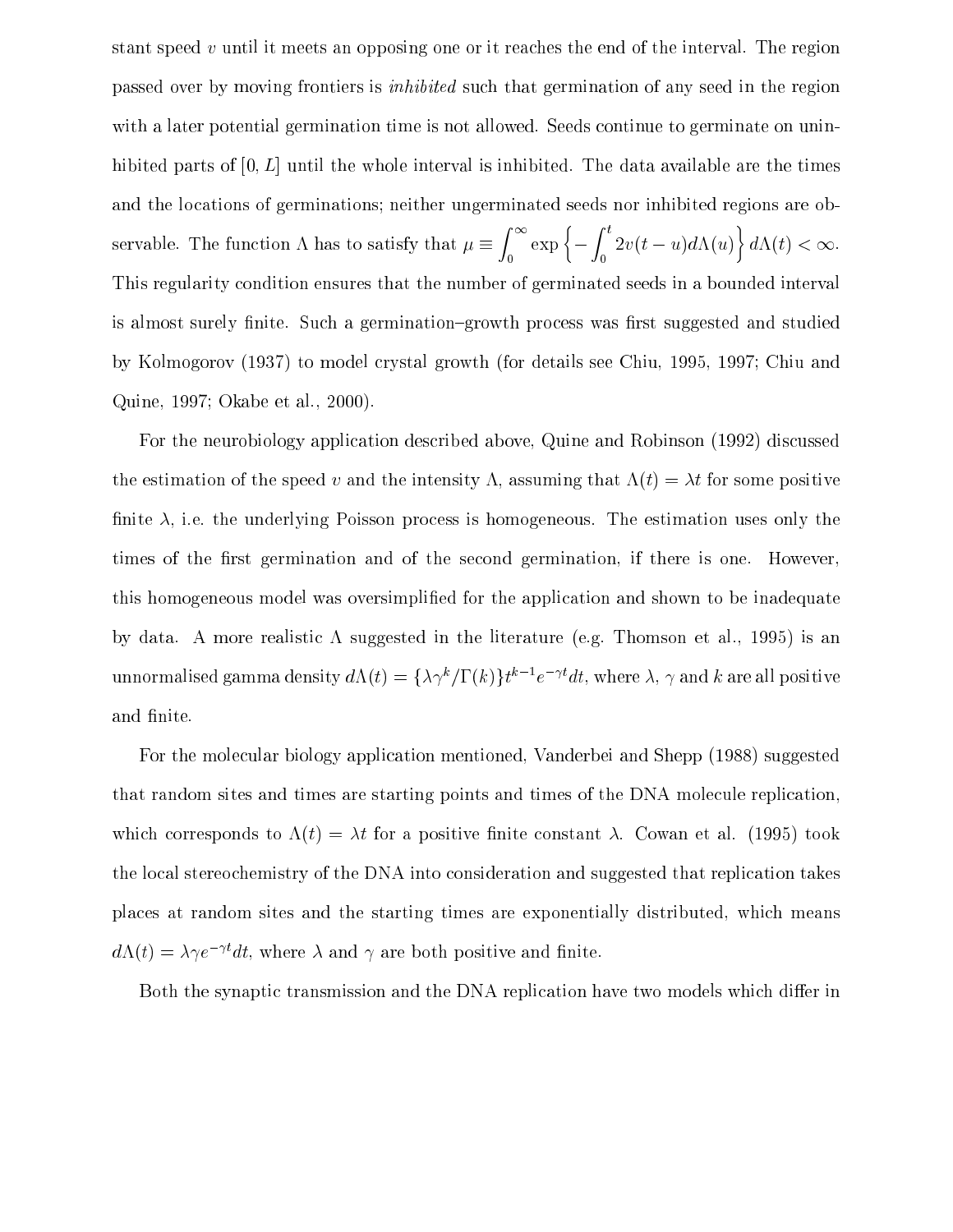$\Lambda$ . Thus, estimation of nonparametrised  $\Lambda$  would be useful in choosing a more appropriate model.

In this paper we study the maximum likelihood estimation of  $v$  and a nonparametric estimation of  $\Lambda$ , based on the time and location of each germination, i.e. the time and the location of each release of neurotransmitter or each initiation of replication of a DNA molecule. The nonparametric estimation of  $\Lambda$  yields an empirical function which can then be used to estimate the parameters of parametrised  $\Lambda$ . We apply these methods on simulated and real data.

#### 2. Maximum likelihood estimation of the growth rate

Consider the two adjacent germinated seeds  $p_1 = (x_1, t_1)$  and  $p_2 = (x_2, t_2)$ , where  $x_1 < x_2$ . The growth rate v is at most  $v_o = (x_2 - x_1)/(t_2 - t_1)$ . If  $v > v_o$ , then the seed  $p_2$  cannot germinate, since at time  $t_2$  the position  $x_2$  has already been inhibited. Let  $A_v$  represent the meeting-time and position of the two opposing frontiers, each with speed v, from  $x_1$  to  $x_2$ and from  $x_2$  to  $x_1$ . For any  $v \le v_o$ , denote by  $\Delta_v$  the triangle with vertices  $p_1$ ,  $p_2$  and  $A_v$ . if value that  $\mathcal{L}_l$  if  $\mathcal{L}_l$  if  $\mathcal{L}_l$  is no set that the probability that the  $\mathcal{L}_l$  is no seed  $\mathcal{L}_l$  inside  $\mathcal{L}_l$ is  $\exp\left\{-\int\!\!\int_{\triangle_v}d\Lambda(t)\,dx\right\}.$ 

Maximising the likelihood is equivalent to maximising the product of probabilities in the form  $\exp\left\{-\int\!\!\int_{\Delta_v}d\Lambda(t)\,dx\right\}$ . This can . This can be achieved by maximizing the growth rate v, since  $\alpha$ all 4v shrink as <sup>v</sup> increases. Therefore, the maximum likelihood estimator of <sup>v</sup> based on one experimental result is simply the maximum possible growth rate.

Each experiment producing two or more germinated seeds yields one maximum likelihood estimator of v. Suppose the experiments are repeated  $n$  times. The maximum likelihood estimator of v, denoted by  $\hat{v}_n$ , is the minimum of all these estimators of v. Approximately,  $\hat{v}_n$  can be regarded as a single-experiment maximum likelihood estimator where the length of strand of the experiment is the sum of the lengths of the strands used in the experiments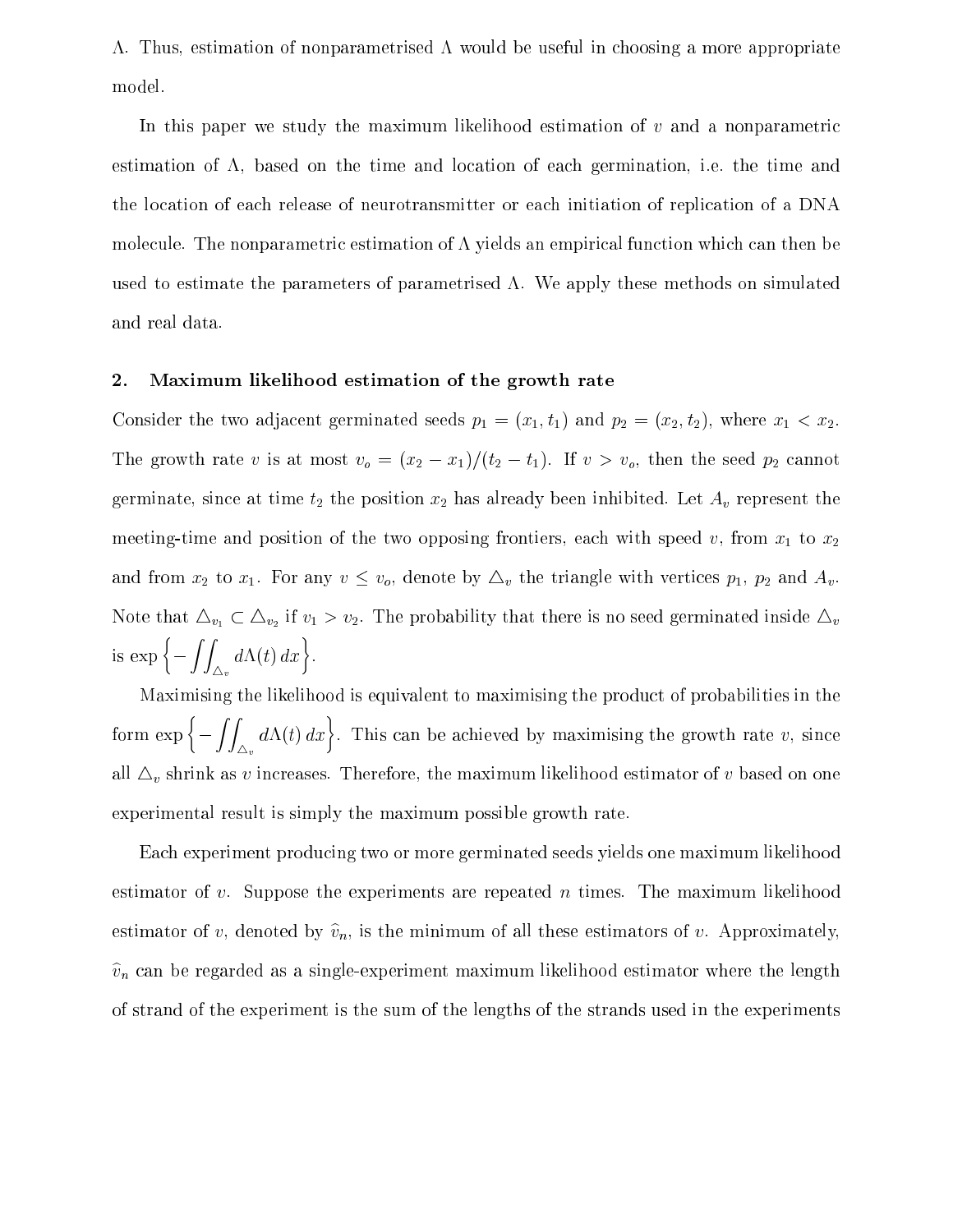producing two or more germinated seeds. Thus, in the estimation of  $v$ , repeating the experiment a large number of times is practically the same as increasing the length of the strand used in the experiment. However, by reducing  $L$ , we lose some of the dependence structure on which the analysis depends.

#### 3. Nonparametric estimation of  $\Lambda$

At each time point t,  $L\Lambda(t)$  is the mean number of points in the Poisson process  $\Psi_L =$  $\{(x_i, t_i)\}\)$  such that  $t_i \leq t$ . For each i, if at time  $t_i$  the location  $x_i$  is already inhibited, the point  $(x_i, t_i)$  will not germinate. Thus, the total number of germinations at or before time t in an experiment with a strand of length L has an expected value less than  $L\Lambda(t)$ ; it should not be an estimator of  $L(x)$ .

At each time t the inhibited region on  $[0, L]$  is a random closed set. More precisely it is a Boolean model (see e.g. Stoyan, Kendall and Mecke, 1995, p. 59 for the definition), the intensity of which is to be estimated. The estimation of the intensity of a stationary Boolean model in  $\mathbb{R}^d$  has been discussed in the literature (see e.g. Stoyan et al., 1995, pp. 89-95; Molchanov, 1995, 1997; Molchanov and Stoyan, 1994). However, in the current context we are estimating the internal measure of a non-tensionary Boolean model in  $\mathbb{R}^n$  . The internal model is  $\mathbb{R}^n$ Nevertheless, since the Boolean model is stationary with respect to one coordinate, estimation methods for stationary Boolean model can be borrowed to yield pointwise estimates for the intensity measure, and this will be described as follows.

Suppose  $0 \leq t < L/(2v)$ . Consider the inhibited region  $\Xi_t = \bigcup_{i:\, t_i \leq t} [x_i - v(t - t_i), x_i +$  $v(t-t_i) \bigcap [0,L]$  on  $[0,L]$  at time t. The intersection  $\Xi_t \cap [vt, L - vt]$  is a stationary Boolean model observed on  $[vt, L - vt]$ . Denote by  $p_t$  the mean fraction of the total length of the inhibited region  $\Xi_t$  in the interval  $[vt, L - vt]$ , i.e.  $p_t = \mathbb{E}(\|(\Xi_t \cap [vt, L - vt])\|)/(L - 2vt)$ , where the total length of the total length of the stationarity of the stationarity of the stationarity of the stationarity of the stationarity of the stationarity of the stationarity of the stationarity of the stationarit equal to the probability that an arbitrary but fixed point  $o$  in  $[vt, L - vt]$  is contained in  $\Xi_t$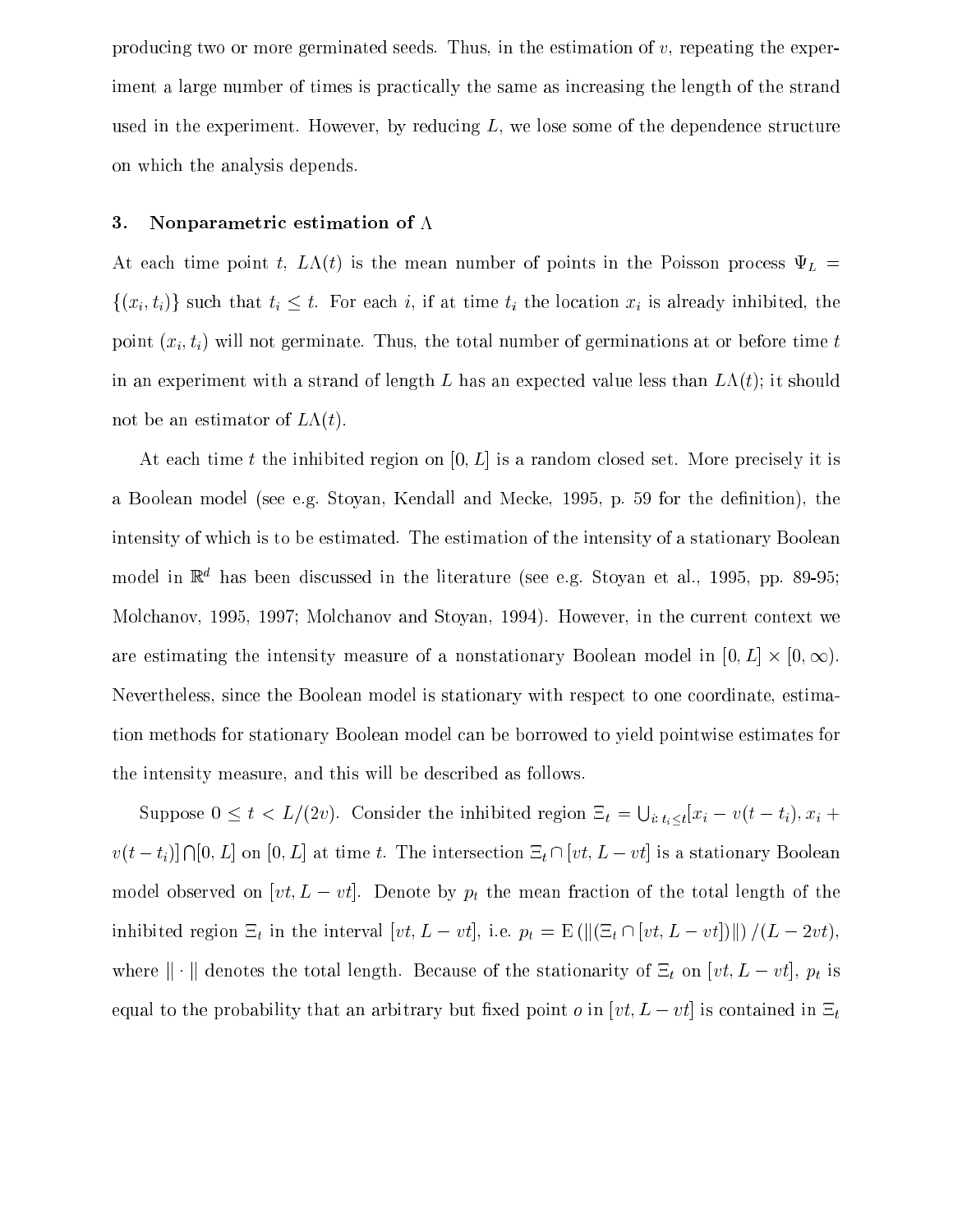(see e.g. Stoyan etal., 1995, p. 201).

Consider the point process  $\Phi_t = \{y_i : y_i = x_i + v(t - t_i), (x_i, t_i) \in \Psi_L, t_i \leq t\}$ . This point process is obtained by shifting the location of each (germinated or ungerminated) seed from  $x_i$  to the position at time t of the right-hand side frontier of the (actual or potential) bidirectional movement initiated by the (actual or potential) germination of the seed  $(x_i, t_i)$ . Thus, a germinated and ungerminated seed will be shifted to the right end point and the interior, respectively, of an inhibited interval. The shift of each Poisson point  $x_i$  is independent of the other points. Therefore,  $\Phi_t$  is a stationary Poisson process on the interval  $[vt, L - vt]$ with intensity  $\Lambda(t)$  for  $t < L/v$ .

Let  $N_t$  be the number of points of  $\Phi_t$  in  $[vt, L - vt]$  which are also the right end points of the *separate* inhibited intervals in  $\Xi_t$ .

Slivnyak's (1962) theorem implies that for each point  $y_j$  in a stationary Poisson process, if all the points of the Poisson process are shifted such that  $y_j$  is shifted to an arbitrary but fixed point  $o$ , the collection of all shifted points except  $o = y_j$  itself forms a stationary Poisson process with the same intensity as before. This leads to the conclusion that for each  $y_j \in \Phi_t \cap [vt, L - vt]$ , the probability that  $y_j$  is not the right end point of any one of the separate intervals of  $\Xi_t$  is  $p_t$ . It is because if  $y_j$  is not a right end point, then  $y_j$  is contained in some interval  $[y_i - 2v(t - t_i), y_i]$ , where  $i \neq j$ . Since  $t_i$  and  $t_j$  are independent and identically distributed, by Slivnyak's theorem,  $\Pr\left(y_j \in \bigcup_{i:\; t_i < t,\; i \neq j} [y_i - 2v(t - t_i), y_i]\right) = \Pr(o \in \Xi_t) = p_t$ for some *o* in  $[vt, L - vt]$ .

The argument above leads to  $E(N_t) = (1 - p_t)(L - 2vt)\Lambda(t)$ . Thus, if  $\hat{v}$  is an estimator of v, by the method of moment,  $\Lambda(t)$  for  $0 \leq t < L/(2\hat{v})$  can be estimated by

$$
\widehat{\Lambda}(t) = \frac{\widehat{N}_t}{(L - 2\widehat{v}t)(1 - \widehat{p}_t)},
$$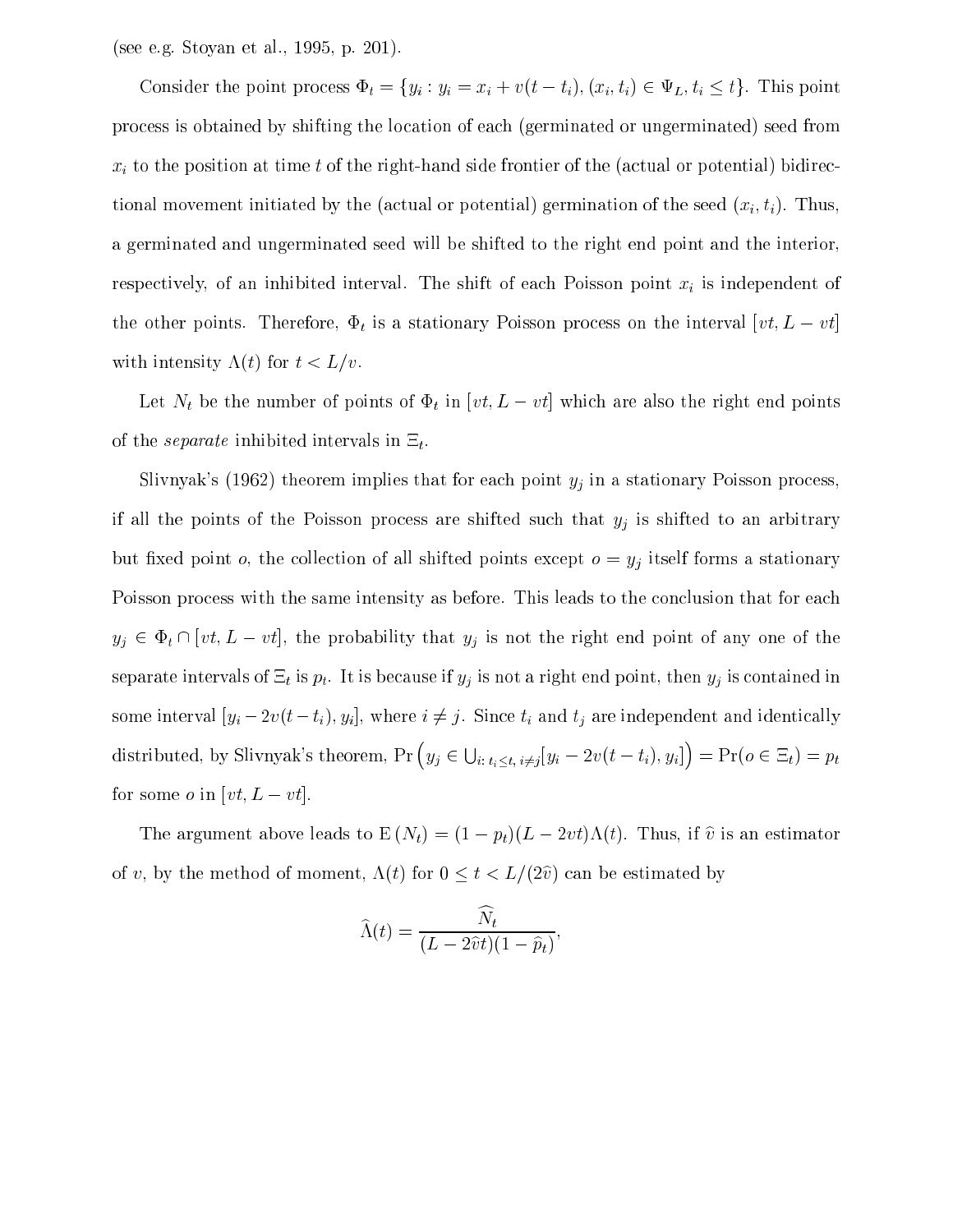where

$$
\widehat{N}_t = \begin{cases}\n\# \text{ separate intervals in } \widehat{\Xi}_t \cap [\widehat{v}t, L - \widehat{v}t] & \text{if } L - \widehat{v}t \notin \widehat{\Xi}_t \\
\#\text{ separate intervals in } \widehat{\Xi}_t \cap [\widehat{v}t, L - \widehat{v}t] - 1 & \text{if } L - \widehat{v}t \in \widehat{\Xi}_t,\n\end{cases}
$$

$$
\widehat{p}_t = \frac{\|(\widehat{\Xi}_t \cap [\widehat{v}t, L - \widehat{v}t])\|}{L - 2\widehat{v}t}, \text{ and } \widehat{\Xi}_t = \bigcup_{i:\,t_i \le t} [x_i - \widehat{v}(t - t_i), x_i + \widehat{v}(t - t_i)] \bigcap [0, L].
$$

and the state of the state of the state of the state of the state of the state of the state of the state of the

For each  $t$ , this estimator is very similar to the intensity estimator of an observable stationary Boolean model by the method of moment (see e.g. Stoyan et al., 1995, p. 89). However, since the Boolean model, i.e. the inhibited region, is actually not observable in our context, we reconstruct the Boolean model by using the estimated speed  $\hat{v}$  and then use the reconstructed Boolean model to estimate  $p_t$ . There are other methods of estimating the intensity of an observable stationary Boolean model. These methods can also be modied in order to estimate  $\Lambda(t)$ . However, simulation shows that the method of moment is the most precise method in estimating the intensity of a Boolean model (Stoyan etal., 1995, p. 95). Thus, we do not consider these other methods here.

The empirical function  $\Lambda$  is a single-experiment estimator of  $\Lambda$ . Consider that the experiment is repeated n times, and the maximum likelihood estimator  $\hat{v}_n$  is used to estimate v. Suppose in the *i*th experiment the strand used is of length  $L_i$  and the estimated inhibited region at time t is  $\Xi_t^{ij}$ . Denote by  $N_t^{ij}$  the empirical value of  $N_t$  in the tth experiment and let

$$
\widehat{p}_t = \frac{\sum_{i=1}^n ||(\widehat{\Xi}_t^{(i)} \cap [\widehat{v}_n t, L_i - \widehat{v}_n t])||}{\sum_{i=1}^n L_i - 2n\widehat{v}_n t},
$$

with the convention that  $[\hat{v}_n t, L_i - \hat{v}_n t] = \emptyset$  if  $t \ge L_i/(2\hat{v}_n)$ . Then  $\Lambda(t)$  for  $0 \le t < \max\{L_i :$  $i = 1, \ldots, n\}/(2\hat{v}_n)$  can be estimated by

$$
\widehat{\Lambda}_n(t) = \frac{\sum_{i=1}^n \widehat{N}_t^{(i)}}{(\sum_{i=1}^n L_i - 2n\widehat{v}_n t)(1 - \widehat{p}_t)}.
$$

Thus, similar to the estimation of v, in the estimation of  $\Lambda$ , repeating the experiment is essentially the same as increasing the length of the strand used in the experiment.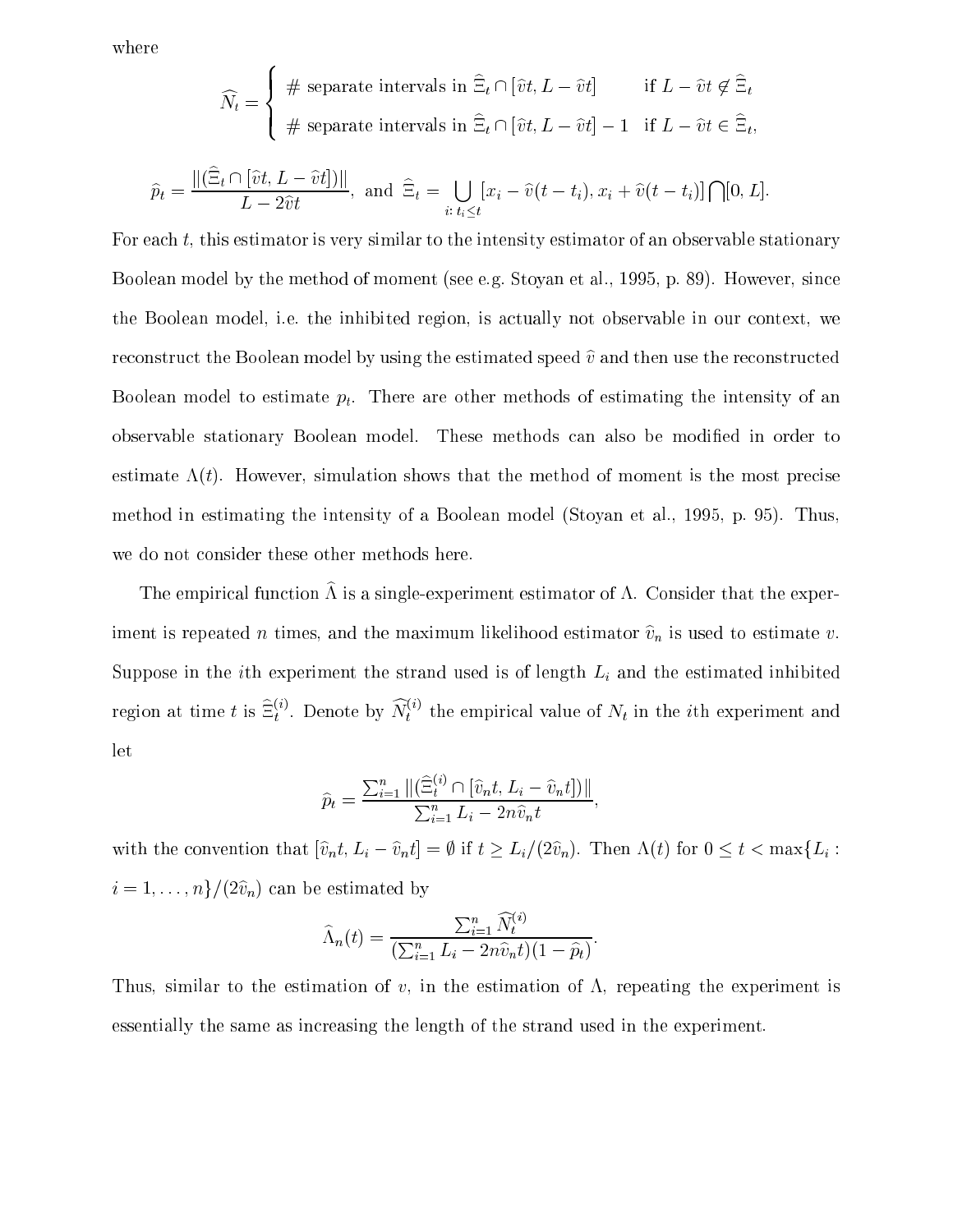Further developments of estimation for nonstationary observable and unobservable Boolean models can be found in Molchanov and Chiu (2000).

#### 4. Parametric estimation of  $\Lambda$

Suppose that  $a \Lambda(t) = \{\lambda \gamma \}/1$  (k) $\tau \ell - e^{-\gamma} a t$ , which was used in Cowan et al. (1995) (with  $\kappa = 1$ ) and Thomson et al. (1995). Then the empirical function  $\Lambda_n$  can be used to estimate  $\lambda$ ,  $\gamma$  and k. The methods discussed below can also be used to estimate the parameters of other forms of  $\Lambda$ .

There are two ways to estimate the parameters. The first one is as follows. The estimators  $\hat{\lambda}_1$ ,  $\hat{\gamma}_1$  and  $\hat{k}_1$  are obtained by minimising the sum of the absolute value of deviations between the empirical function  $\Lambda_n$  and the theoretical  $\Lambda$  with parameters  $\lambda_1, \ \gamma_1$  and  $\kappa_1.$ The minimisation procedure requires starting values and upper and lower bounds for the three parameters. For  $\lambda$ , we used the initial value  $\lambda_0 = \sup_t \Lambda_n(t)$  with arbitrary bounds  $\lambda_0 \pm \lambda_0^{-1}$ . We chose this initial value because  $\Lambda(t) \to \lambda$  as  $t \to \infty$ . It was not clear how to deal with  $\gamma$  and k, so we assigned lower bounds of zero, and chose arbitrary starting values and upper bounds. In an application there may well be some a priori information about all three parameters.

Since  $\Lambda(\infty) = \lambda < \infty$ , the probability that there is no seed germinated in an experiment with a strand of length L is not zero but  $\exp(-\lambda L)$ . If there are m such experiments,  $1$  m and the strand used in the strand used in the strand used in the experiments are all equal to  $\mathbb{R}$  $\lambda$  can also be estimated by the method of moment:  $\hat{\lambda}_2 = (\log n - \log m)/L$ . This  $\hat{\lambda}_2$  leads to another pair of estimators of  $\gamma$  and  $k$ :  $\hat{\gamma}_2$  and  $\hat{k}_2$ , respectively. They are obtained by minimising with respect to  $\gamma$  and  $\kappa$  the absolute value of deviations between  $\Lambda_n$  and the  $\Lambda$ with parameters  $\hat{\lambda}_2$ ,  $\gamma$  and k.

when t gets large,  $[0, L]$  is almost covered by intervals, and so  $p_t$  tends to 1 and  $\Lambda_n(t)$ goes to infinity. Thus, it would be better not to use the whole range of  $t$  in estimating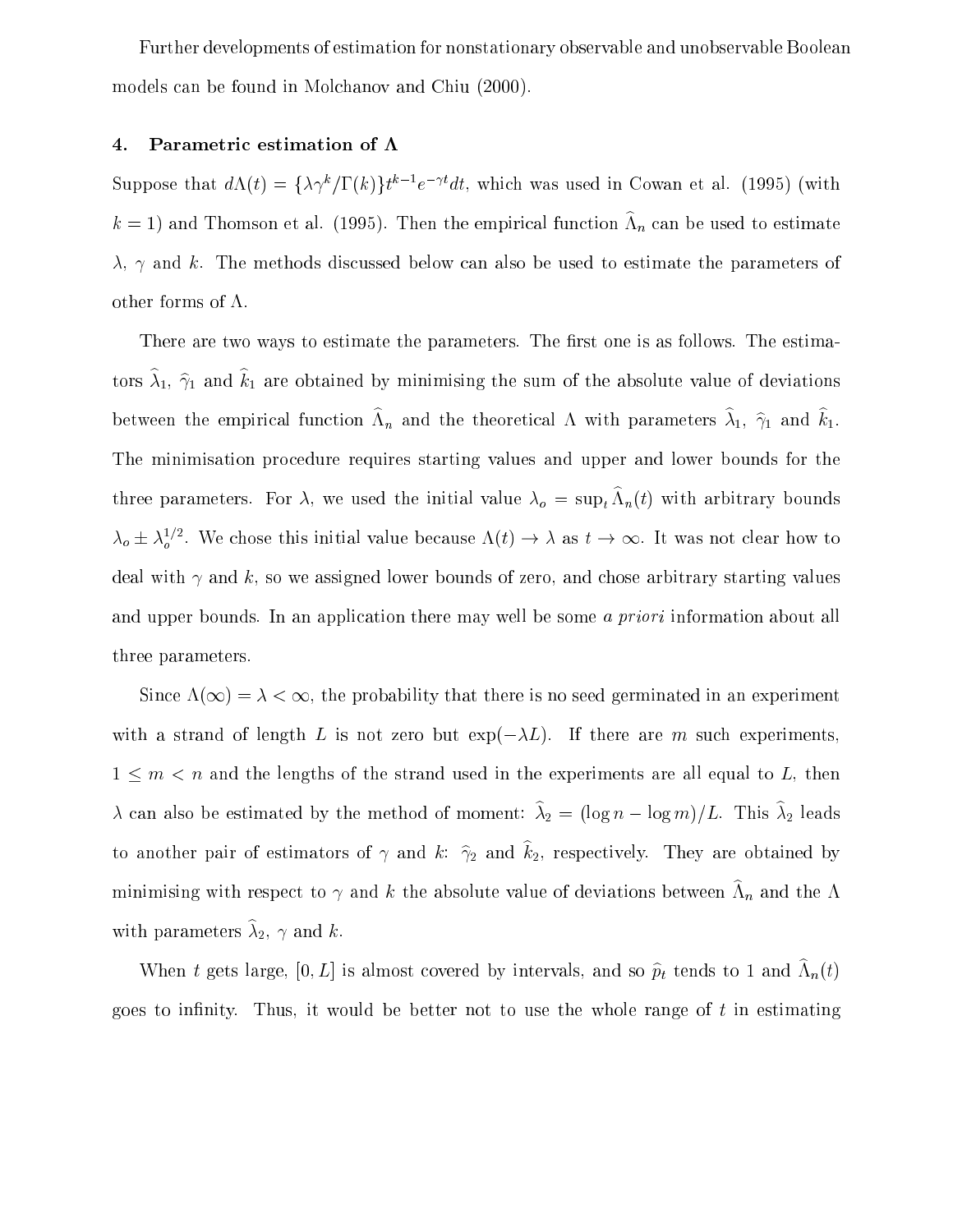the parameters. We introduce an estimation parameter  $\alpha$ . Suppose there is a  $t_o$  such that  $1 - p_{t_o} < \alpha$ , then we do not use  $\Lambda_n$  on  $[t_o, L/(2\upsilon)]$  in estimating the parameters.

#### 5. Simulation

The main objective of the simulation was to assess the quality of the estimators. First consider  $\hat{v}$ . We take the target value of  $v = 0.2$ , which is encountered in practice (see e.g. Holst, Quine and Robinson, 1996, p. 921). From its definition it is clear that  $\hat{v}$  will always overestimate v, but the bias is extremely small for reasonably large values of L and  $n$ , e.g. the estimated biases are 2.4  $\times$  10  $^{-}$  and 2.9  $\times$  10  $^{-}$  for  $L=n=10$  and 50, respectively. The precision of  $\hat{v}$  can be seen in Table 1.

To assess the quality of the nonparametric estimator  $\Lambda_n(t)$  and at the same time that of the parametric estimator based on  $\hat{\lambda}_1$ ,  $\hat{\gamma}_1$  and  $\hat{k}_1$  we give in Figure 1 the results of four simulations with different values of n and L. In each case  $\lambda = 5$ ,  $\gamma = 2$ ,  $k = 4$ ,  $v = 0.2$ , and  $\alpha = 0.05$ .

#### [ Figure 1 about here.]

It can be seen that even for these rather modest sample sizes, both the parametric and nonparametric curves provide a good fit at least for small values of  $t$ . For large  $t$ , the estimates sometimes lie above the true intensity curve and sometimes below it. Increasing either  $n$  or  $L$  improves the quality of the fit.

The effect of the choice of the sampling fraction  $\alpha$  on the parametric estimators  $\hat{\lambda}_1$ ,  $\hat{\gamma}_1$ and  $\hat{k}_1$  can be gauged from Table 1 which gives means and standard deviations of these estimates and of  $\hat{v}$ , from 50 iterations with  $n = 10, L = 25, \lambda = 5, \gamma = 2, k = 4$  and  $v = 0.2$ . The figures suggest that for these values of n and L,  $\alpha$  should be chosen in the range 0.1-0.2.

#### [Table 1 about here.]

The case when some runs produce no germinations at all is of particular interest in practice. There are three options available to us: (1) discard these runs and use the estimates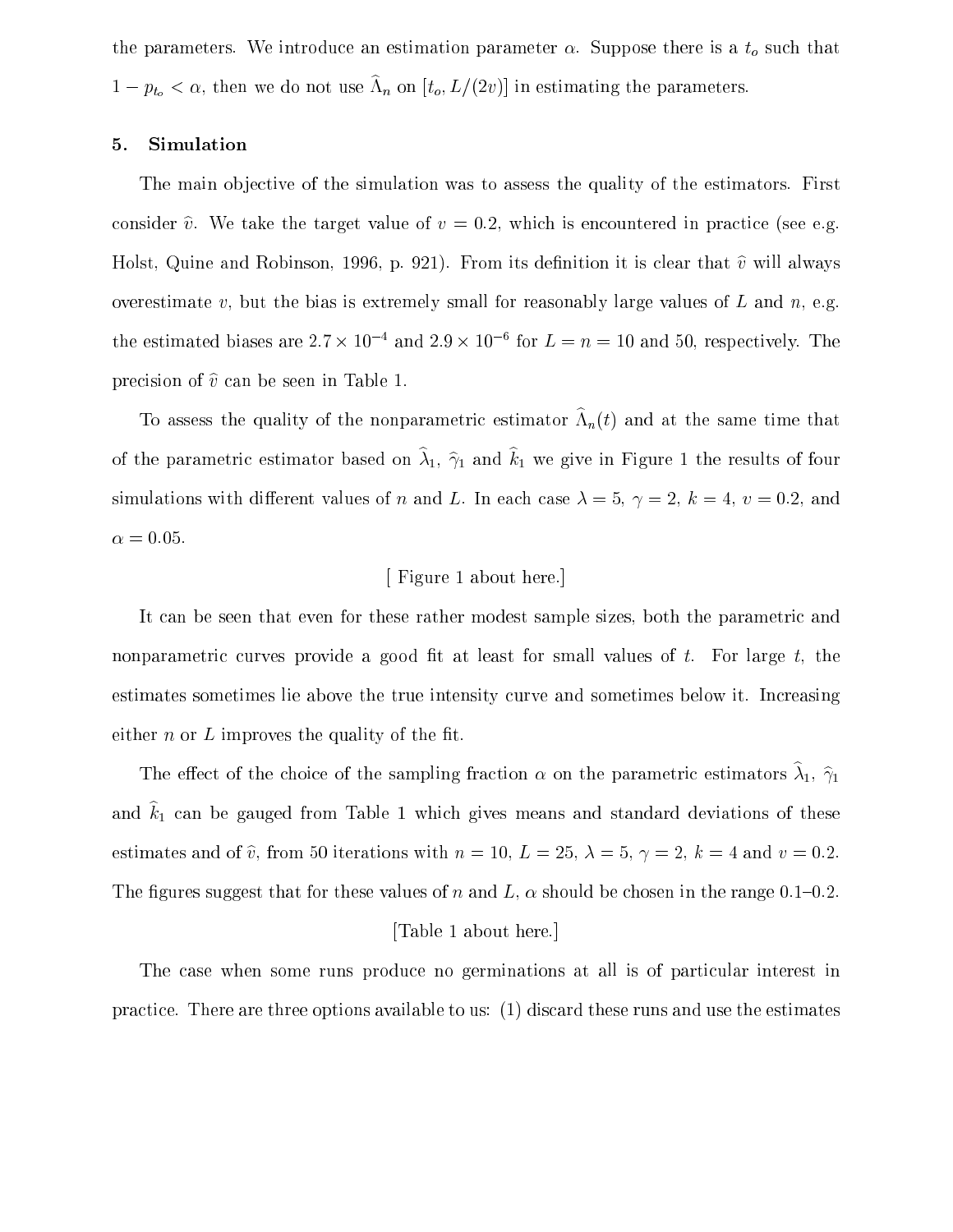$(\hat{\lambda}_1, \hat{\gamma}_1, \hat{k}_1)$  calculated from the remaining runs; (2) estimate  $\lambda$  by  $\hat{\lambda}_2$  and use this as a starting point for the trivariate minimisation; (3) estimate  $\lambda$  by  $\hat{\lambda}_2$  and then do a bivariate minimisation on the other two variables. The first option is less efficient than the others in the sense that it ignores an independent estimator of  $\lambda$ . However in simulations all three options gave very similar output; in fact the intensity graphs are visually indistinguishable.

Further simulation results related to the current paper can be obtained from

$$
\rm http://www.maths.usyd.edu.au/u/malcolmq/
$$

#### 6. A neurobiological application

The data, provided by Professor M.R. Bennett of the Neurobiology Research centre at the University of Sydney, consists of the results of 800 experiments in which the times of release and the amplitudes were measured. The number of releases ranges from 0 to 4. The frequencies of  $0's, 1's,...$  is 101, 387, 237, 66, 9. These figures are very similar to the results of another series of 800 experiments given asTable <sup>2</sup> of Quine and Robinson (1992). In an attempt to exploit the bivariate nature of the data, we take a transformation of amplitude to be the distance surrogate: we assume that there is some inverse relation between amplitude and distance from the measuring device. Of all the inverse power transformations we tried, distance  $= 1/\sqrt{\text{amplitude}}$  gave the most symmetric histogram and the closest to uniform, so we used this. There were 50 experiments with two identical amplitude readings. Since in our model it is impossible to have two germinated seeds at the same  $x$ -location, we ignored these experiments. Of the transformed data, there are four outliers above 0.2 (all with value 0.2234) so we deleted these experiments as well, leaving us with 101 experiments with no germinations and 645 with at least one germination, the frequencies of  $1$ 's,  $\dots$ ,  $4$ 's now being 387, 210, 45, 3. The `location values' were multiplied by 5 so they were roughly uniform on [0, 1]; that is, we take  $L = 1$  in our model. The positive time values ranged up to 1000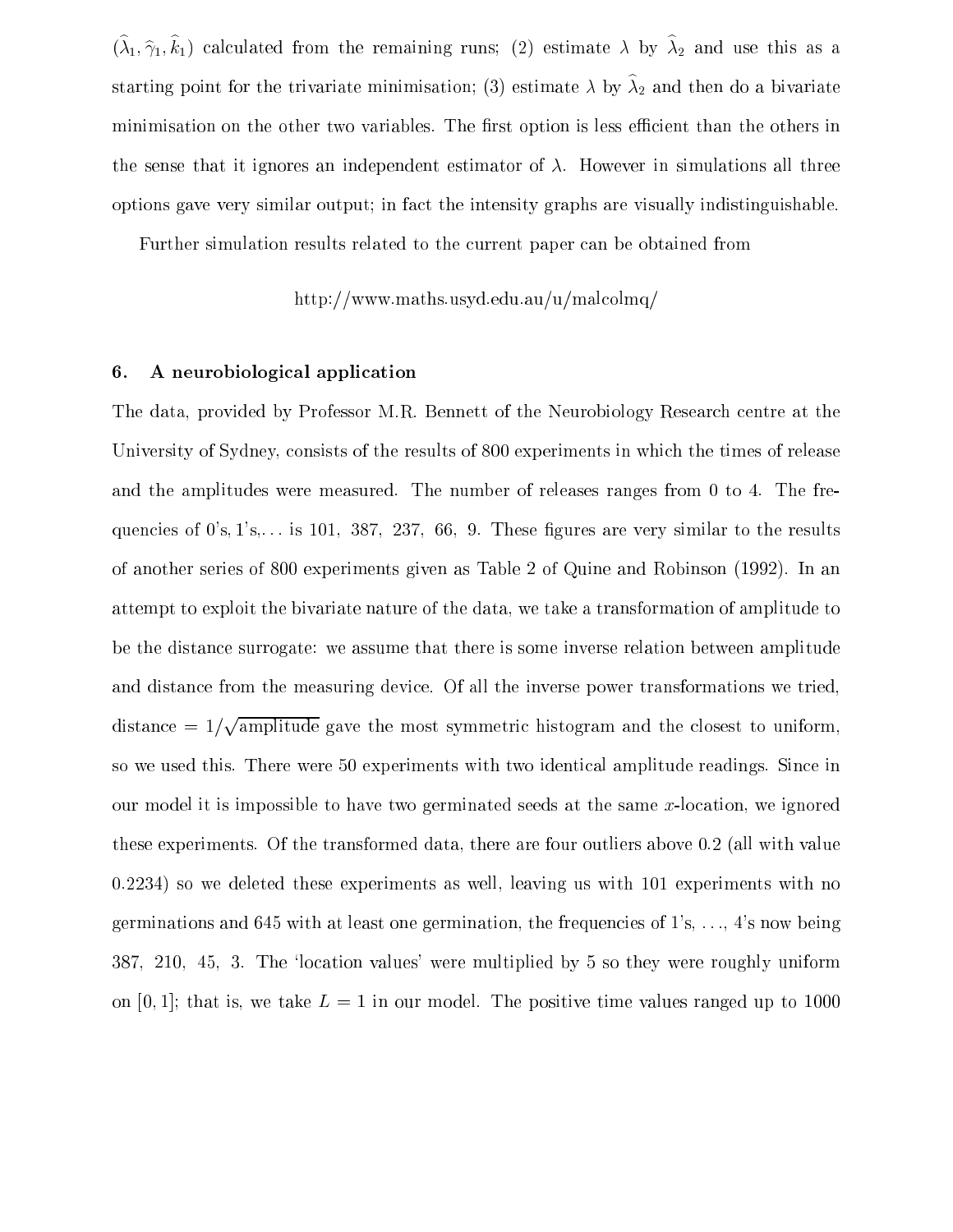so we divided them by 500 so as to get roughly the range of t-values we encountered in the simulations.

Using the method introduced in previous sections, we obtained the following nonparametric estimate of the intensity  $\Lambda$ :

[1] 0.00000000 0.00000000 0.00000000 0.00000000 0.00000000 0.00000000 [7] 0.00000000 0.00000000 0.01292028 0.31839059 0.97645342 1.33376761 [13] 1.49481937 1.54849759 1.56754307 1.57657268 1.59285925 1.59334251 [19] 1.58637623 1.58820836 1.58240330 1.59335701 1.59874864 1.60808411 [25] 1.60959817

with the corresponding vector of time points (**t** vec) being

[1] 0.000000 0.140525 0.281050 0.421575 0.562100 0.702625 0.843150 0.983675 [9] 1.124200 1.264725 1.405250 1.545775 1.686300 1.826825 1.967350 2.107875 [17] 2.248400 2.388925 2.529450 2.669975 2.810500 2.951025 3.091550 3.232075 [25] 3.372600

On inspection the vector of the estimate of  $\Lambda$  does not go positive until the ninth element, which corresponds to a time of somewhere between 0.983675 and 1.124200, i.e. there is a delay of approximately one time unit. Discarding the first 8 elements of these vectors and subtracting 1 from the t-values, then using Option 2 of the three minimisation procedures gave  $\hat{\lambda} = 1.590, \hat{\gamma} = 13.296, \hat{k} = 5.100, \hat{v} = 0.018$ . The fit of the parametric curve is shown together with the nonparametric curve in Figure 2.

#### [Figure 2 about here.]

Of these estimates,  $\hat{\gamma}$  and  $\hat{v}$  are scale-dependent, but  $\hat{\lambda}$  and  $\hat{k}$  may be compared to the corresponding values of Thomson (see Holst et al., 1996, pp. 920–921) who suggested on biological grounds that  $k = 5$  and hence obtained an estimate of 2.04 for  $\lambda$ .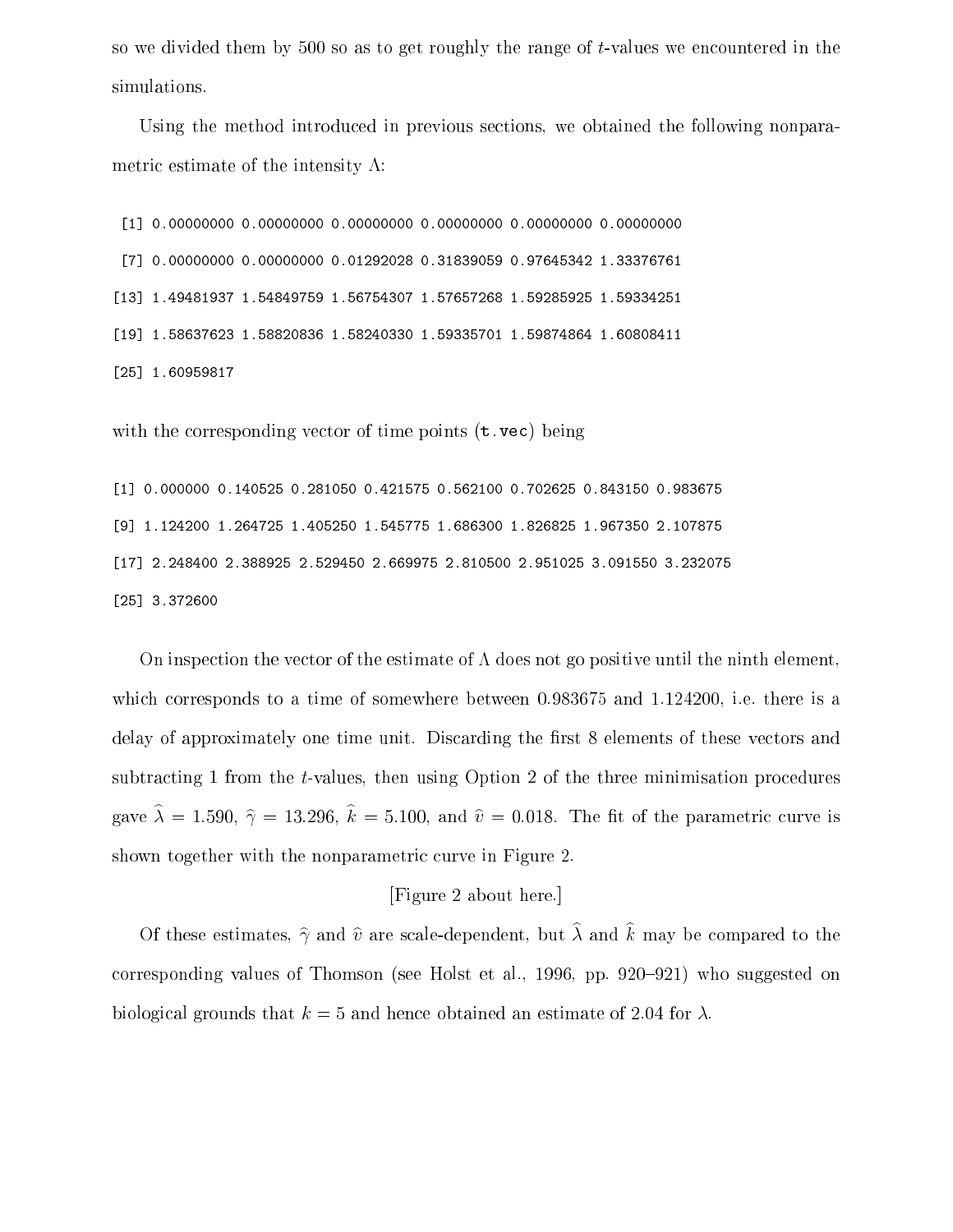#### Acknowledgements

We thank the editor and the referees for helpful suggestions. This research was supported by an FRG grant of the Hong Kong Baptist University and by the Australian Research Council.

#### **REFERENCES**

- Bennett, M. R. and Robinson, J. (1990). Probabilistic secretion of quanta from nerve terminals at synaptic sites on muscle cells: nonuniformity, autoinhibition and the binomial hypothesis. Proceedings of the Royal Society of London, Series B 239, 329-358.
- Chiu, S. N. (1995). Limit theorem for the time of completion of Johnson-Mehl tessellations. Advances in Applied Probability 27, 889-910.
- Chiu, S. N. (1997). A central limit theorem for linear Kolmogorov's birth-growth models. Stochastic Processes and their Applications 66, 97-106.
- Chiu, S. N. and Quine, M. P. (1997). Central limit theory for the number of seeds in a growth model in  $\mathbb{R}^d$  with inhomogeneous Poisson arrivals. Annals of Applied Probability 7, 802-814.
- Cowan, R., Chiu, S. N. and Holst, L. (1995). A limit theorem for the replication time of a DNA molecule. *Journal of Applied Probability* **32**, 296-303.
- Holst, L., Quine, M. P. and Robinson, J. (1996). A general stochastic model for nucleation and linear growth. Annals of Applied Probability 6, 903-921.
- Kolmogorov, A. N. (1937). On statistical theory of metal crystallisation. Izvestia Academy of Science, USSR, series Mathematics 3, 355-360 (in Russian).
- Molchanov, I. S. (1995). Statistics of the Boolean model: From the estimation of means to the estimation of distributions. Advances in Applied Probability 27, 63-86.
- Molchanov, I. S. (1997). Statistics of the Boolean Model for Practitioners and Mathematicians. Chichester: Wiley.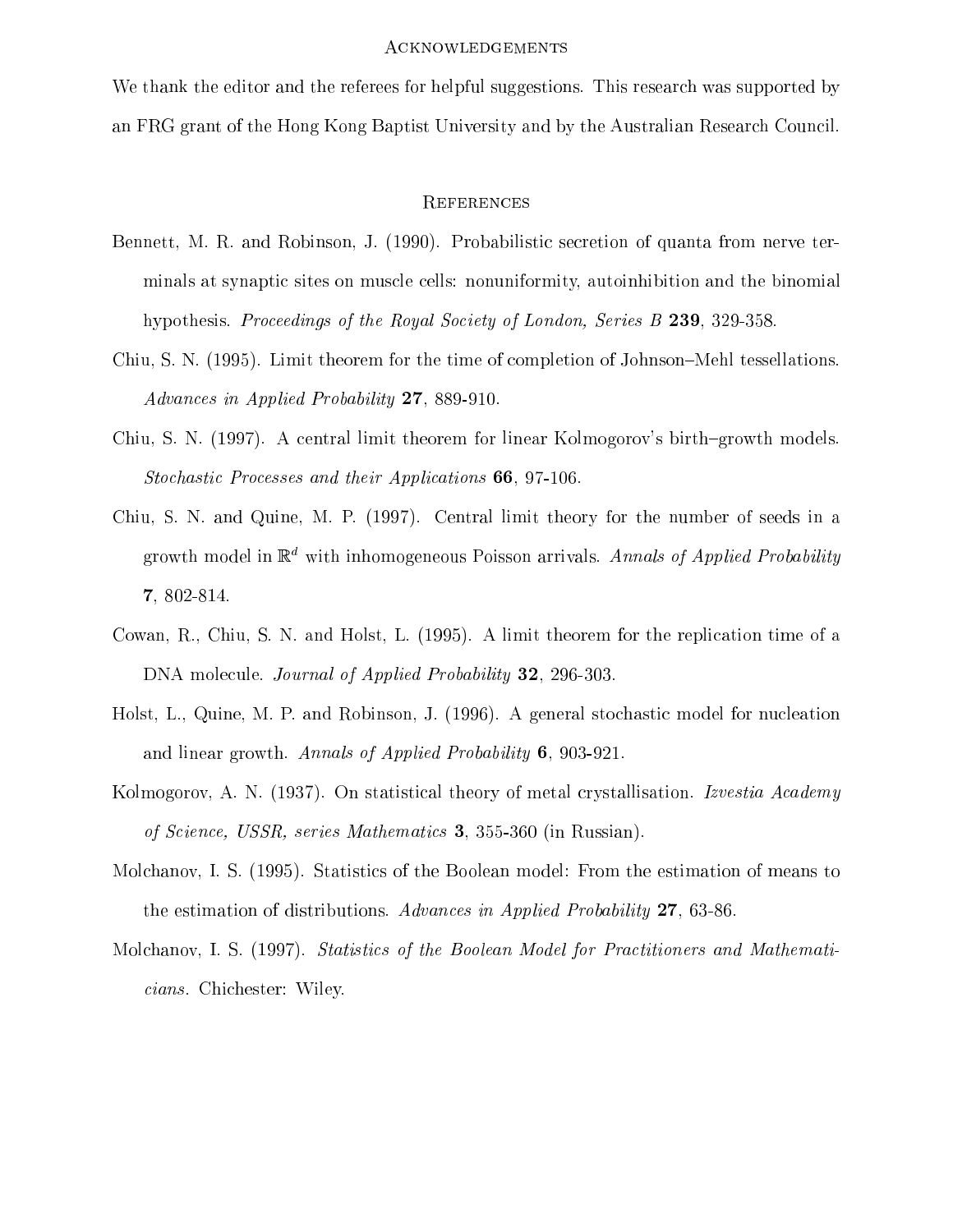- Molchanov, I. S. and Chiu, S. N. (2000) Smoothing techniques and estimation methods for nonstationary Boolean models with applications to coverage processes. Biometrika, to appear.
- Molchanov, I. S. and Stoyan, D. (1994). Asymptotic properties of estimators for parameters of the Boolean model. Advances in Applied Probability 26, 301-323.
- Okabe, A., Boots, B. Sugihara, K. and Chiu, S. N. (2000). Spatial Tessellations. Concepts and Applications of Voronoi Diagrams, 2nd edition. Chichester: Wiley.
- Quine, M. P. and Robinson, J. (1992). Estimation for a linear growth model. Statistics  $\mathscr B$ Probability Letters 15, 293-297.
- Slivnyak, I. M. (1962). Some properties of stationary flows of homogeneous random events. Theory of Probability and its Applications 7, 336-341.
- Stoyan, D., Kendall, W. S. and Mecke, J. (1995) Stochastic Geometry and its Applications , 2nd edition. Chichester: Wiley.
- Thomson, P. C., Lavidis, N. A., Robinson, J. and Bennett, M. R. (1995). Probabilistic secretion of quanta at somatic motor-nerve terminals: the fusion pore model, quantal detection and autoinhibition. Philosophical Transactions of the Royal Society of London. Series **B 349**, 197-214.
- Vanderbei, R. J. and Shepp, L. A. (1988) A probabilistic model for the time to unravel a strand of DNA. Communications in Statistics. Stochastic Models 4, 299-314.

#### Appendix: S-PLUS programs

The simulations were run using S-PLUS. The nonparametric estimation used seven functions which we will now outline.

NP.n.sim has 8 arguments with default values as follows:

$$
nsim=100, L=25, lam=5, gam=2, sh=4, v=.2,
$$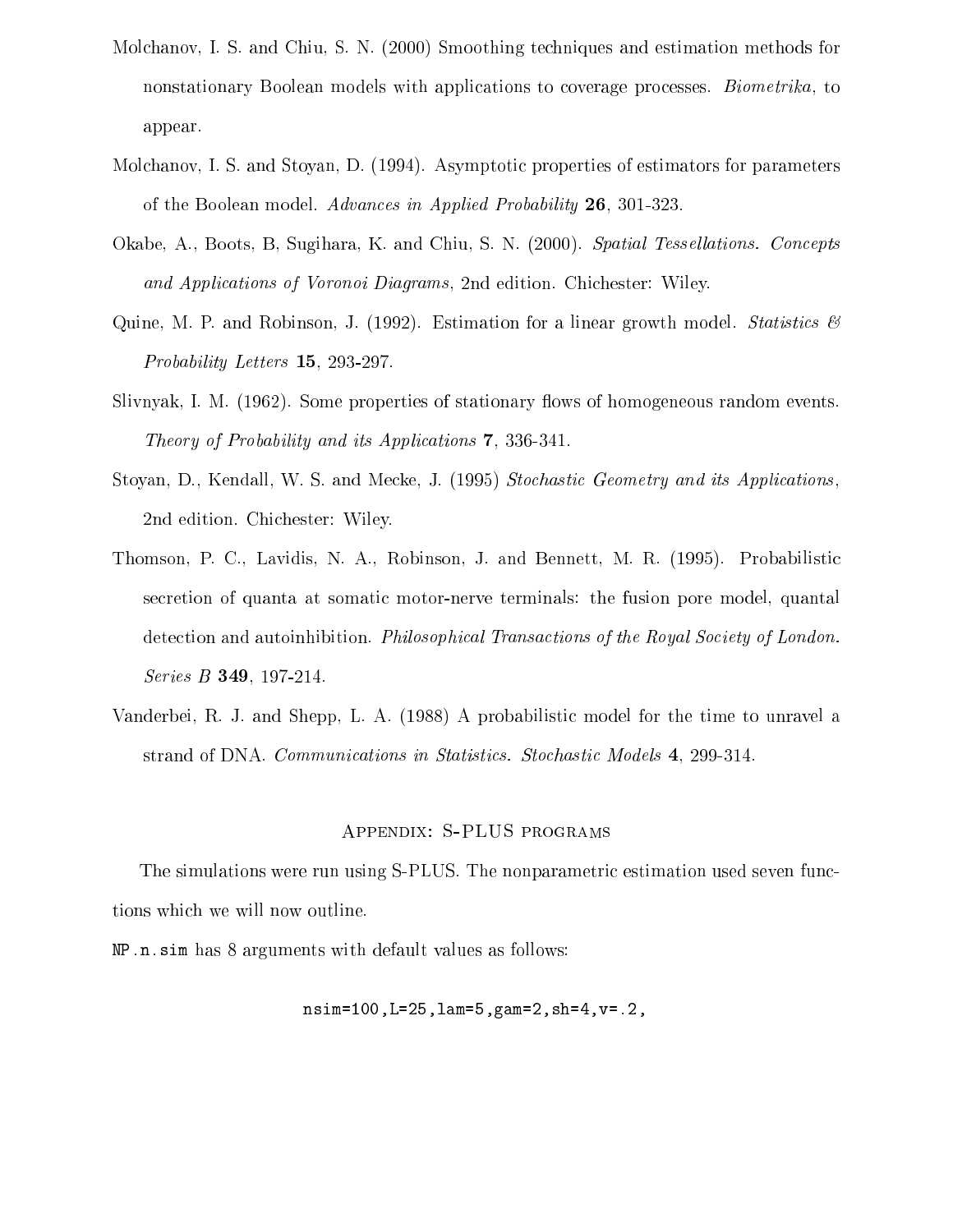Here nsim is the sample size  $(n, say)$ , L the interval length, lam is  $\lambda$ , gam is  $\gamma$ , sh is k, **t.** vec is the initial vector of *t*-values at which the formulae for  $\omega_t$ ,  $N_t$  and  $p_t$  are evaluated. This vector has as default length 25; increasing this length would increase precision at the expense of computer running time but we have not quantied this aspect of the algorithm. The maximum value (default 5) is modified subsequently. Finally, alpha is  $\alpha$ .

 $\mathbf{m}$  , is the function  $\mathbf{m}$  the function Psi.L to generate the points ( $\mathbf{w}_l$ ),  $\mathbf{m}$  involves calls to the S-PLUS functions rpois to get N, the number of points, runif, to get the  $x_i$ 's, and rgamma, to get the  $t_i$ 's. Note that if W represents the rv corresponding to a value generated by reamma(sn=k) then  $W/\gamma$  has pdf  $\gamma$  (  $e=\gamma_1$  ( $\kappa$ ), (  $>$  0. Tyext, the function Upsil is called to thin the points according to the specified growth rate,  $v$ .

The final call  $NP \nIn . \nsim$  makes is to the function  $Lam.n.hat.t.$  This function first makes calls to the function Vhat in order to compute an estimate  $\hat{v}_n$  of v based on the combined samples, and modifies the vector  $t$ , vec in the light of the maximum time over all samples and the constraint  $\circ \cdot \cdot \cdot$  max  $L_l$  ( $\bullet v_l$ ). It then computes a prefiminary version of  $p_l$ which involves calls to Xi.hat.t, which computes the  $\Xi_t^{\leftarrow}$ 's, and then to Lam.hat.t, which computes the  $\|(\Xi_t^{i_0}\cap [\widehat{v}_nt,L-\widehat{v}_nt])\|$ 's. If  $\widehat{p}_t$  exceeds  $1-\alpha$  for any members of  ${\tt t}$  vec then **t** vec is modified again and a final version of  $\widehat{p}_t$  is computed, which, together with the  $N_t^{(i)}$ 's, which are also calculated by Lam.hat.t, leads to the estimate  $\Lambda_n(t)$ .

The parametric estimators  $\hat{\lambda}_i$ ,  $\hat{\gamma}_i$  and  $\hat{k}_i$ ,  $i = 1, 2$  are found by first running the nonparametric estimation algorithm and then the functions Pobj and Pmin. The first of these sets up the objective function, being the sum of absolute differences between  $\Lambda_n(t)$  and the corresponding parametric function, for given values of  $\lambda$ ,  $\gamma$  and k, the sum being taken over the elements of t.vec. The second function, Pmin, then calls on the S-PLUS nonlinear minimization function nlminb. Minimization is with respect to  $(\lambda, \gamma, k)$  in the first case and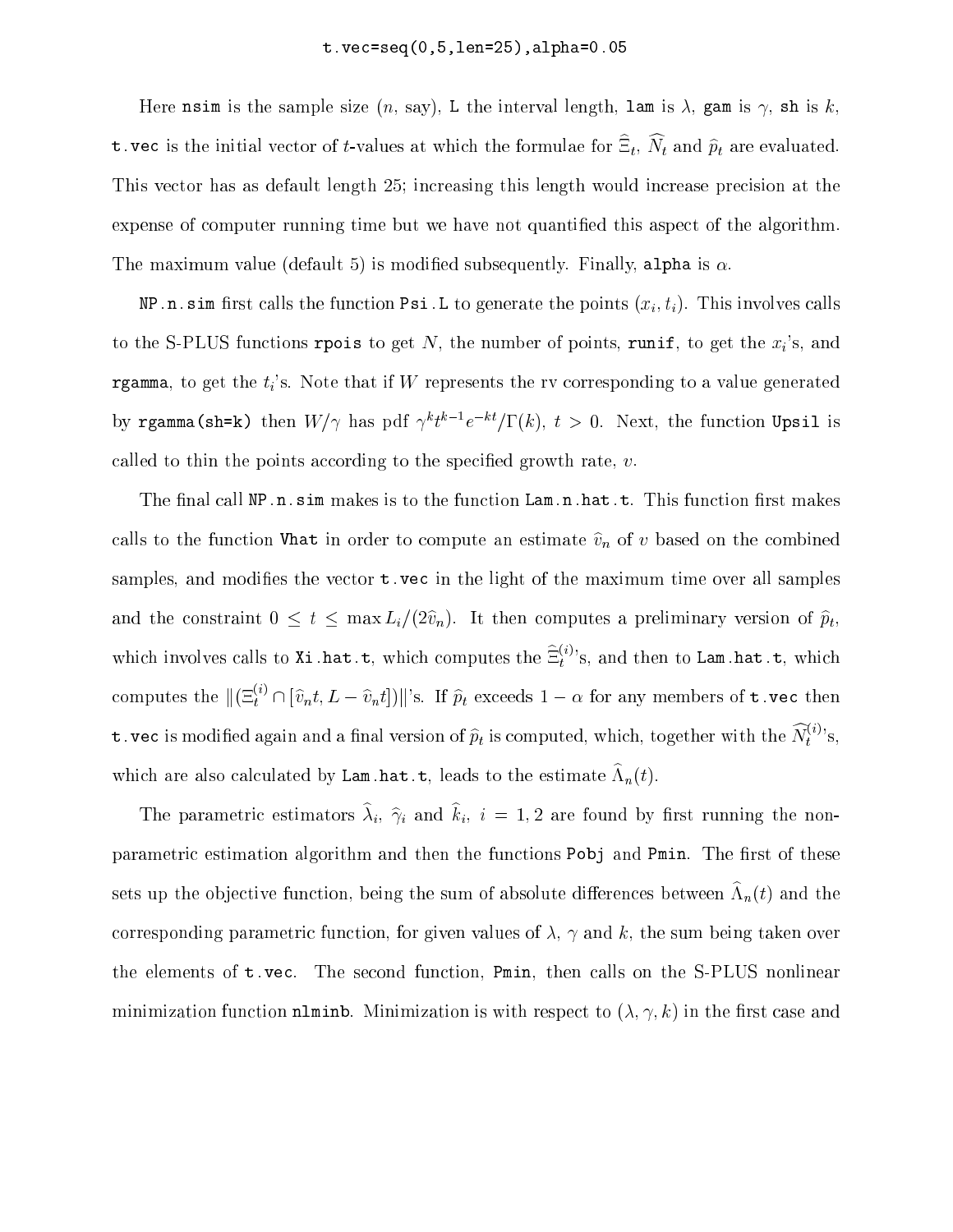$(\gamma, k)$  in the second.

To analyse the neurobiological data studied in Section 6 by the S-PLUS programs, we needed firstly to get the data, by now in two  $645\times4$  matrices, one for time, one for 'location', into an S-PLUS list neuroUp with  $645$  elements, each element containing a vector of xvalues, a vector of  $t$ -values, and in addition to conform with our existing programs, the element  $L = 1$ . So for instance the first element of the list is

<sup>&</sup>gt; neuroUp[[1]]  $x:$ [1] 0.5050763 0.5330018 0.6509446  $$t:$ [1] 1.218 1.372 1.526 \$L: [1] <sup>1</sup>

Details of the code and the dataset are available on

http://www.maths.usyd.edu.au/u/malcolmq/

or from the authors.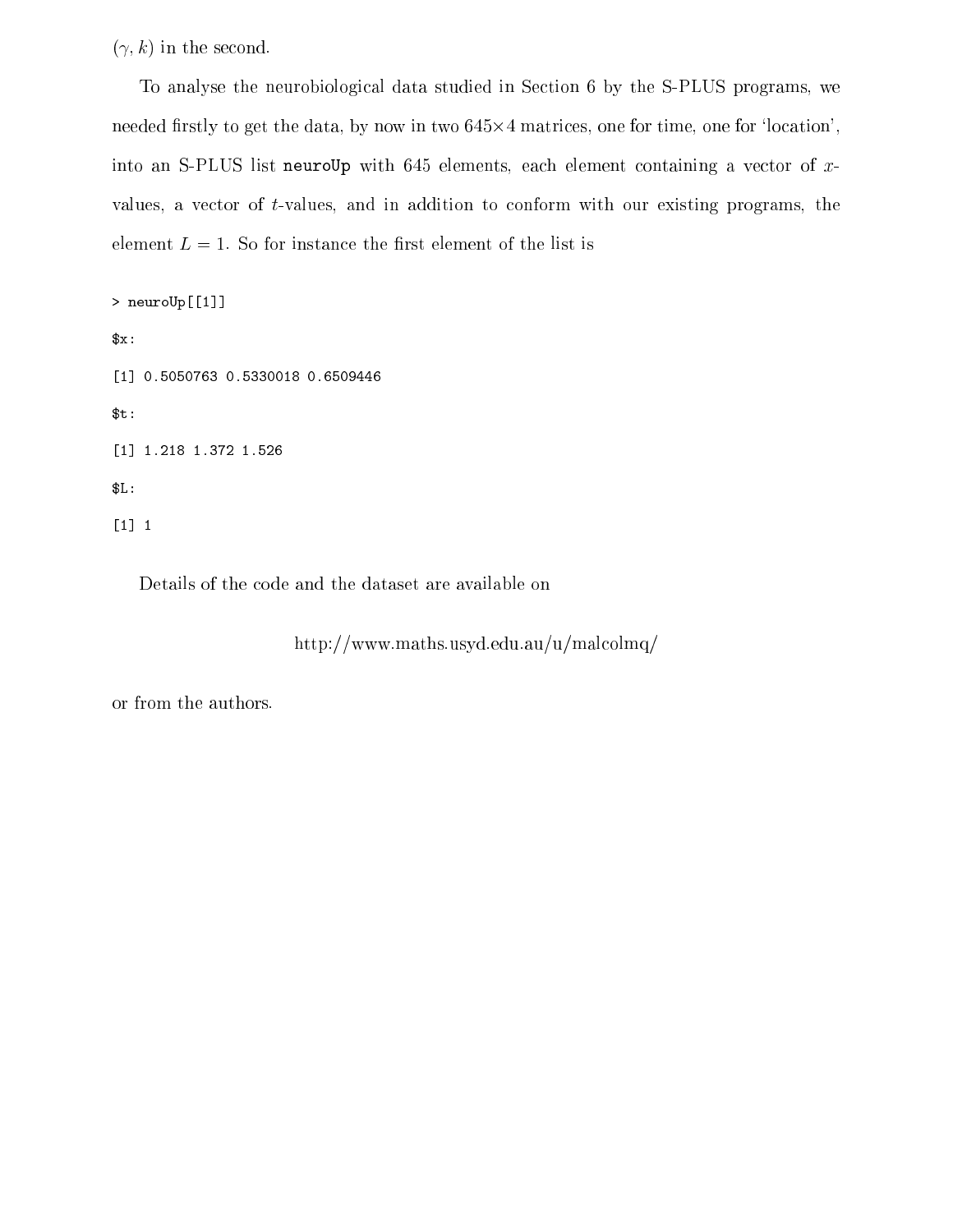### Figure captions

Figure 1: Estimates of the intensity with various  $n$  and  $L$ .

Figure 2: Nonparametric and parametric estimates of the intensity of the neurobiological data.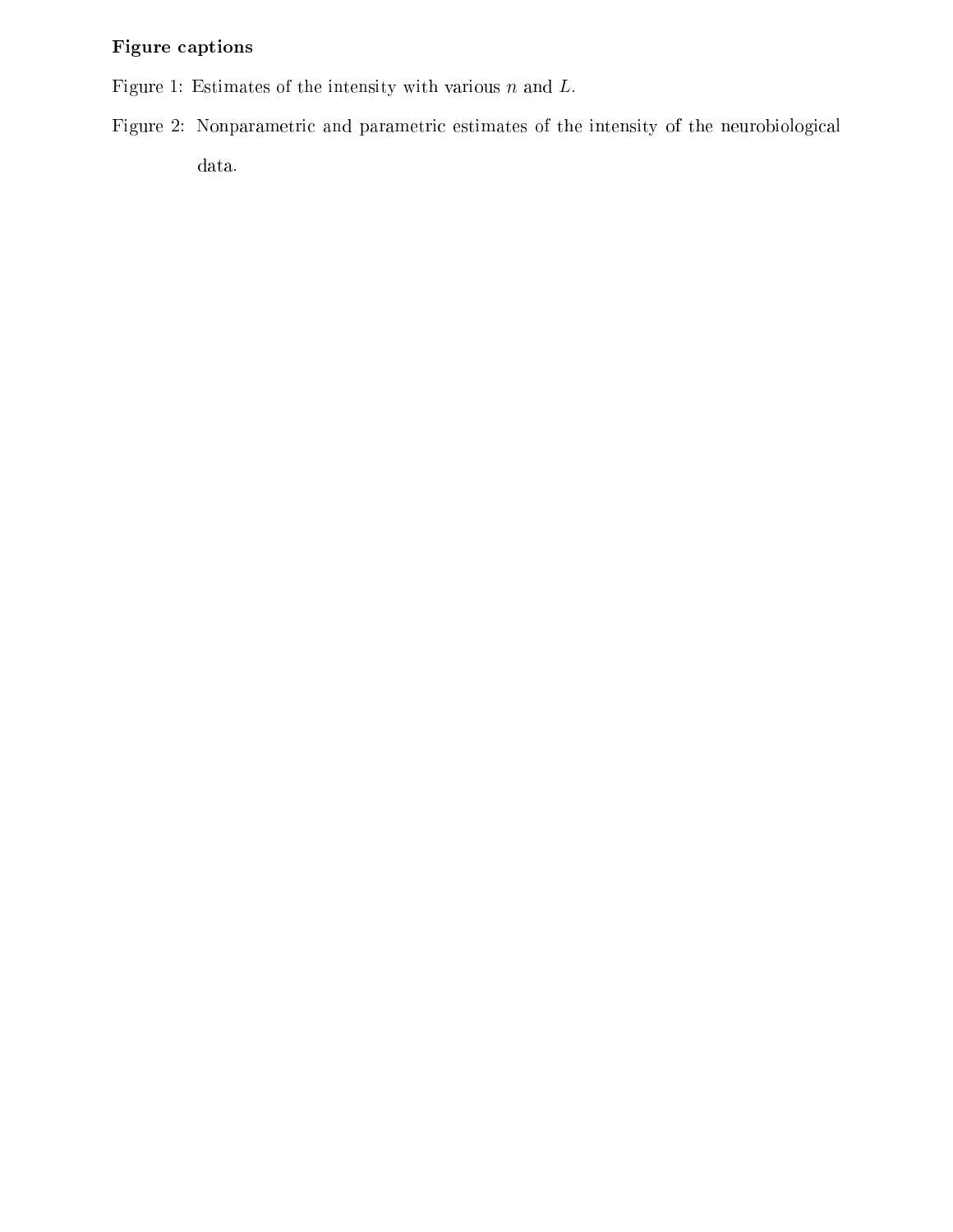## Table caption

Table 1: Means and standard deviations (in parentheses) of 50 estimates of  $\lambda = 5$ ,  $\gamma = 2$ ,

 $k=4,\,v=0.2$  with  $n=10$  and  $L=25.$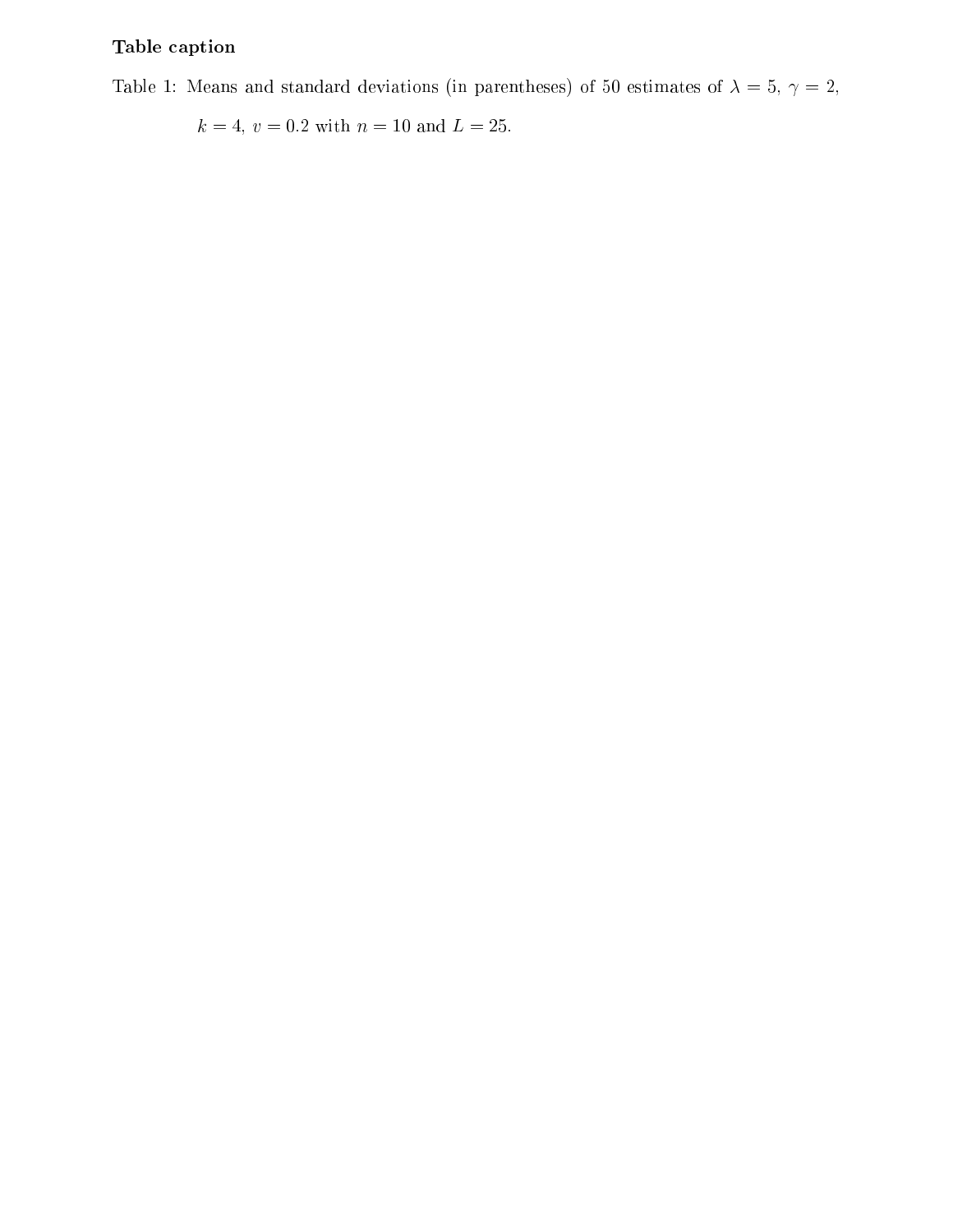

Figure 1: Estimates of the intensity with various  $n$  and  $L$ .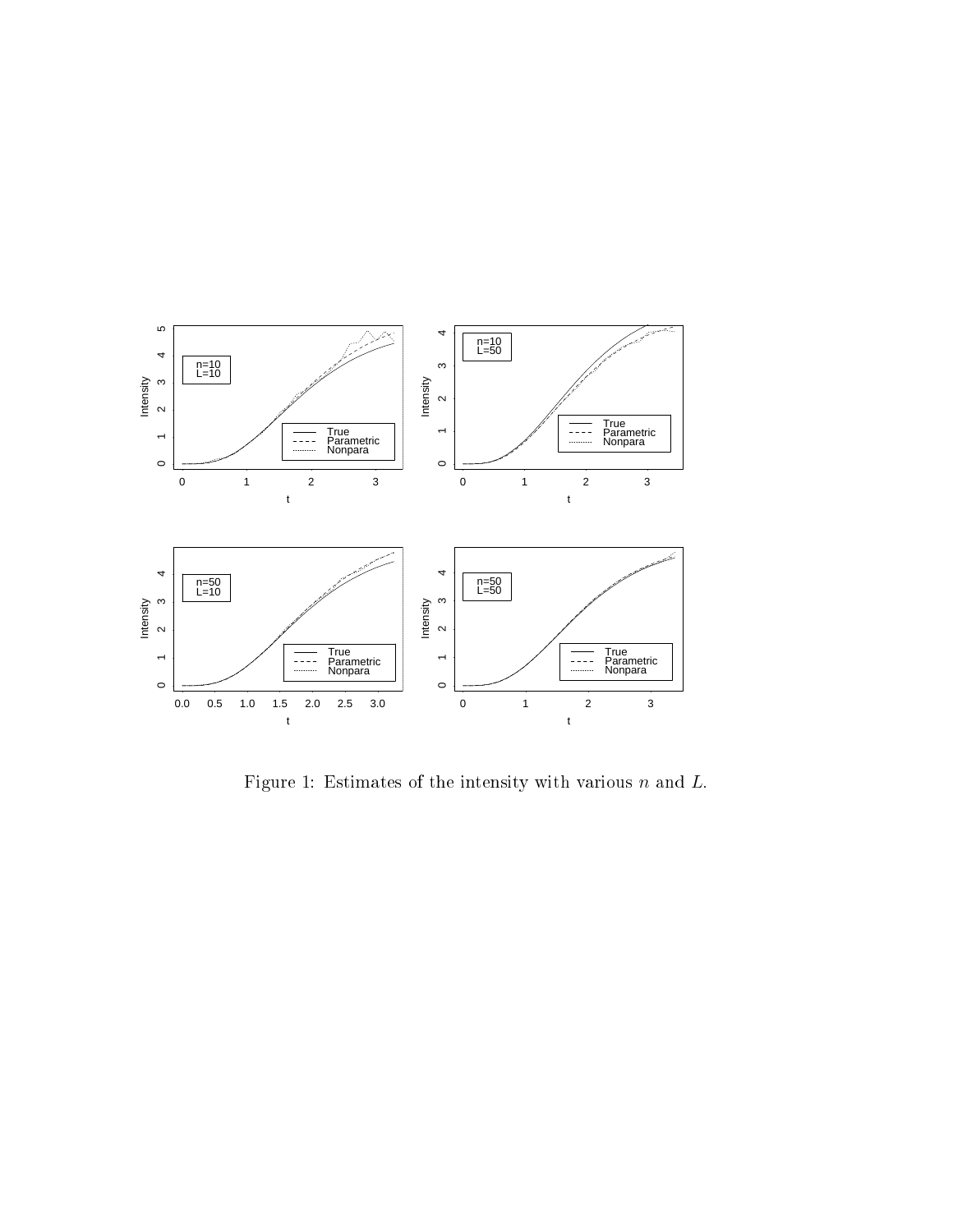

Figure 2: Nonparametric and parametric estimates of the intensity of the neurobiological data.